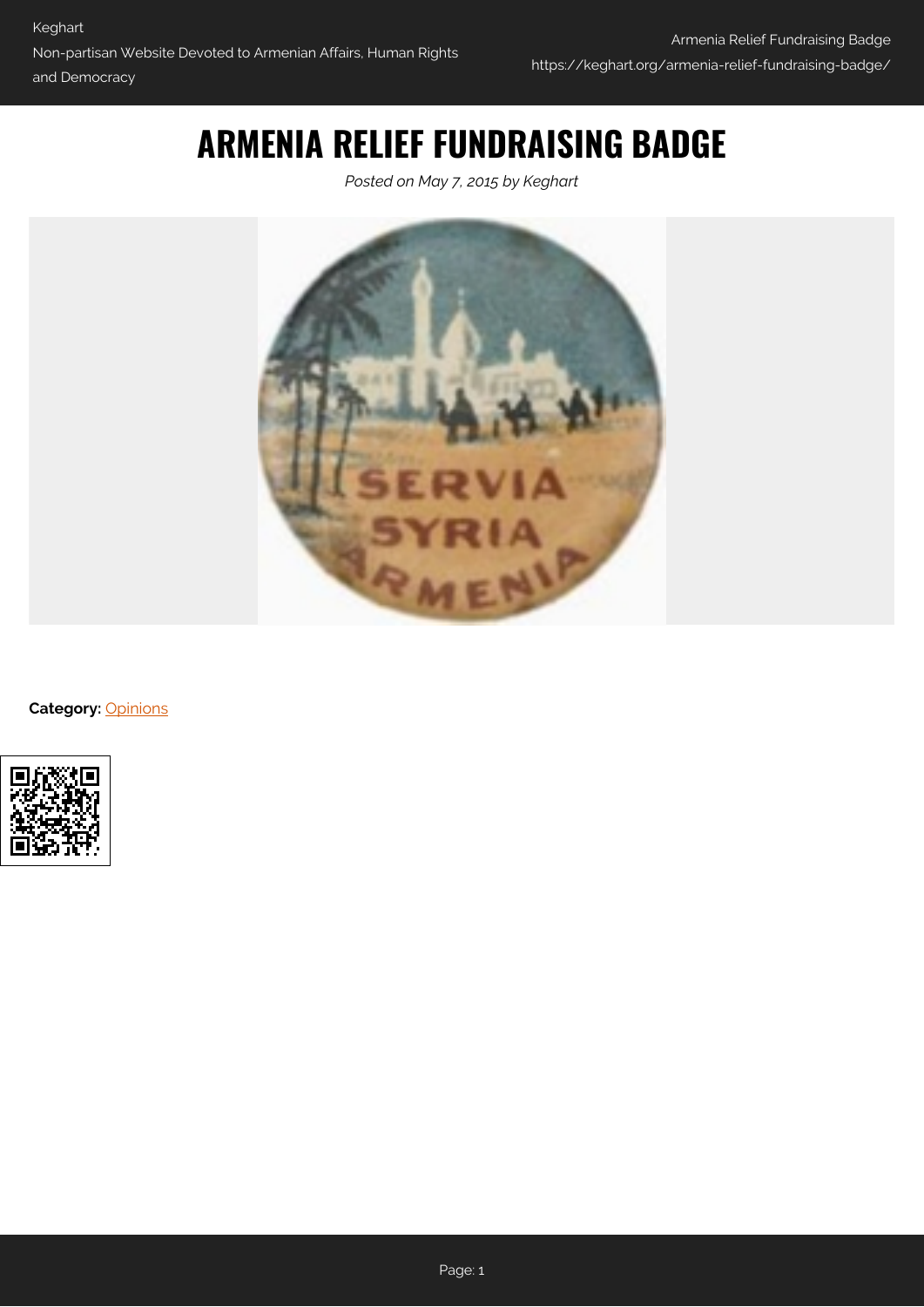## **[Noubar Nick Pezikian](#page-2-0)**, Sydney, April 2015

This is the story of a little tin badge issued in Melbourne, Australia in 1917 and its connection to the Armenian Genocide and Australian history. As a badge collector, I knew about the badge, but as  $\mathbf{x}$ the centenary of the Armenian Genocide came closer my curiosity led me to research its history.

Over the course of the past hundred years the Armenian Genocide has been documented thoroughly and extensively by Armenian and non-Armenian sources. Information on the Genocide has been provided by the eyewitness accounts of genocide survivors, foreigners working as diplomats or missionaries and Australian soldiers engaged in WWI.

## **[Noubar Nick Pezikian](#page-2-0)**, Sydney, April 2015

This is the story of a little tin badge issued in Melbourne, Australia in 1917 and its connection to the Armenian Genocide and Australian history. As a badge collector, I knew about the badge, but as  $\mathbf{R}$ the centenary of the Armenian Genocide came closer my curiosity led me to research its history.

Over the course of the past hundred years the Armenian Genocide has been documented thoroughly and extensively by Armenian and non-Armenian sources. Information on the Genocide has been provided by the eyewitness accounts of genocide survivors, foreigners working as diplomats or missionaries and Australian soldiers engaged in WWI.

News of the atrocities affected Australians so deeply that the Armenia Relief Fund was established in December 1915 to raise funds for the starving and homeless Armenians. The support continued through the initiative of the Lord Mayor of Melbourne, Sir David Hennessy to have April 22, 1917 designated 'Armenia Day' for fundraising.

In November 1917, to further assist the fundraising drive, an official badge was commissioned by the Commonwealth Button Fund. The badge was designed by Frances Woolcott. It featured a colour illustration of a desert scene, with palms, white buildings and people riding camels. It also had 'Servia (Serbia), Syria, Armenia' printed in red letters. Though primarily designed to provide relief for the Armenian survivors in northern Syria where many of them ended up after their deportations from their homeland, the badge also helped raise funds for the Serbians in the aftermath of the Balkan Wars.

In January 1918 the Governor General of Australia was advised by the Lord Mayor's Armenian Fund Committee in London to jointly designate Feb. 3, 1918 as fundraising day for the Armenian people in both countries. The day coincided with the release of the special badge across Australia. Interestingly, other countries also issued badges to assist with their fundraising efforts for the Armenian refugees.

Two versions of the same badge exist--a 22mm and a larger 33mm version. The larger badge was